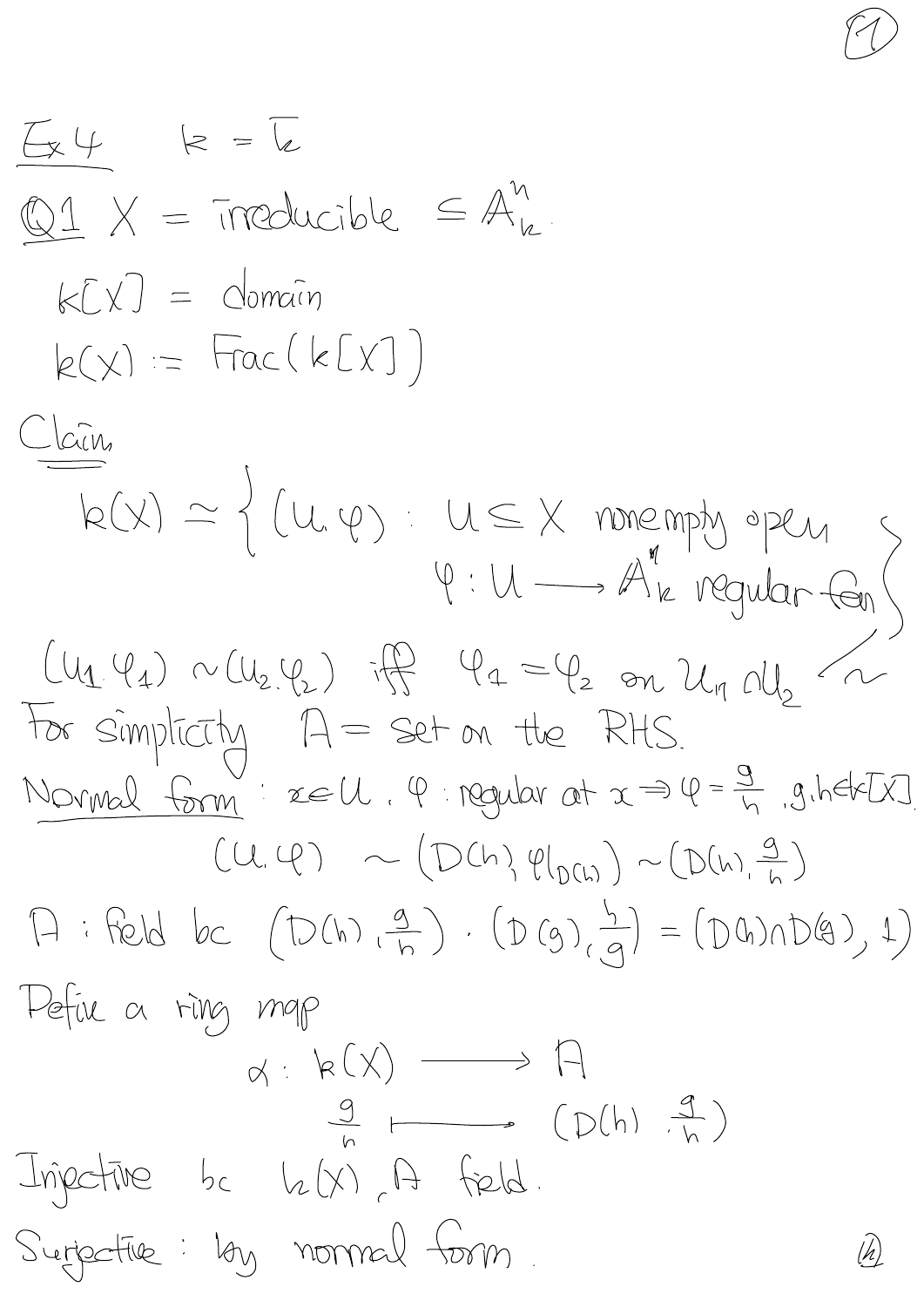$Q2 L_1 L_2 \subset \mathbb{P}^2$  lives  $Lx_{0}$  :  $x_{1}$  :  $x_{2}$  $L_{1}$   $\neq L_{2}$  $Step 1 L_1 AL_2 \neq \emptyset$ Suppose  $L_1 \cap L_2 = \varphi$  $Aut(\mathbb{R}_{k}^{2})$  OPGL2(k)  $\begin{array}{ccccc} & & & \mathrel{\mathsf{Loc}} & \mathrel{\mathsf{Loc}} & \mathrel{\mathsf{Loc}} & \mathrel{\mathsf{Loc}} & \mathrel{\mathsf{Loc}} \mathrel{\mathsf{Loc}} \end{array}$  $\mathbb{P}_{k}^{2} = \mathbb{P}_{k}^{4}$  4  $\mathbb{A}_{k}^{2}$  $\Rightarrow L_2 \subseteq A_{\kappa}^2 \iff kL_{X_1X_2} \longrightarrow \mathbb{O}_{L_2}(L_2) \cong k$  $\therefore$   $L_2 \longrightarrow \mathbb{A}^2$  constant 2  $L_1 \cap L_2 \neq \emptyset$  $Stop2 |L_{1} \cap L_{2}| = 1$  $\mathbb{O}$ ,  $\omega$  $P_1 \neq P_2 \in L_4$   $\wedge L_5$  $\overline{D}$  $\Rightarrow$   $P_4P_2 \subseteq L_4 \cap L_2$